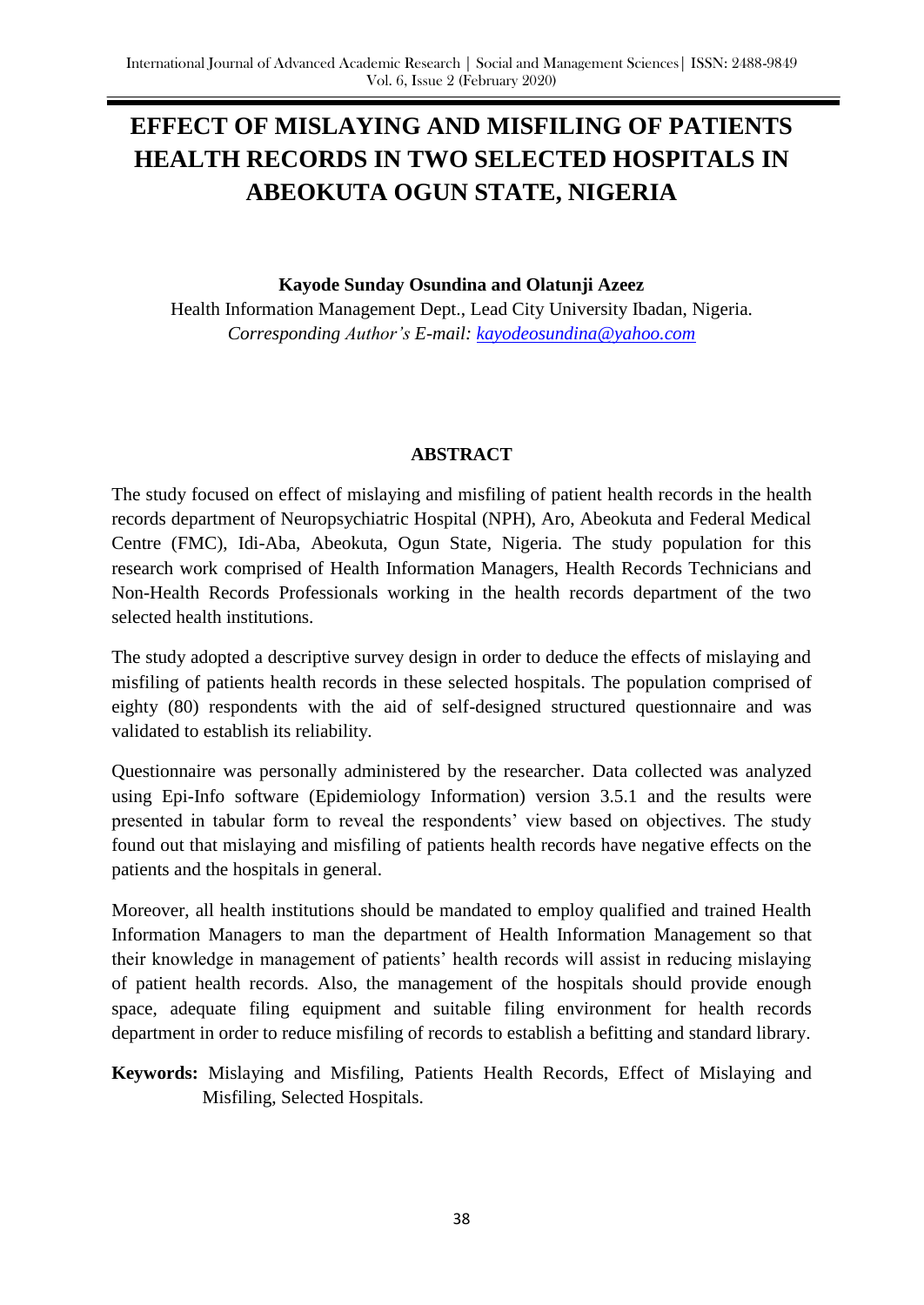### **I. Introduction**

Huffman (1994) affirms that the health records of patients are an important primary tool in the practice of medicine. The whole idea behind it is to provide better care of the patient through careful recording of every detail having to do with the patient illness and care rendered. Therefore, health records of the patient should be made available to the health professionals whenever patient visits the hospital for continuity of their previous treatment. Failure to produce patient health record by the health information manager/officer in the hospital due to mislaying or misfiling of such health record will bring about untold hardship on the part of the hospital and the patient. That is, the health professionals such as the hospital management physician (doctors), nurses laboratory scientists etc. would not be able to review the previous treatment and diagnosis given to the patient and wrong treatment and diagnosis may be given to the patient at the end, which at times may lead to the patient's death, financial loss on the part of the hospital and the patient's relatives may sue the hospital for negligence and malpractice for damage done to the patient during the cause of the treatment.

Moreover, Yeo (1999) posits that hospitals deal with the life and health of their patients, good medical care relies on well-trained doctors and nurses and on high-quality facilities and equipment. Good medical care also relies on good record keeping, without accurate, comprehensive up-to-date and accessible patients' case notes, medical personnel may not offer the best treatment or in fact may diagnose condition which can have wrong consequences on the part of the hospitals and the patients. In addition, records also provide evidence of the hospital accountability for its action and form a key source of data for medical research, statistical report and health information systems.

According to Nandalal (2013), a patient health record communicates information about their progress to the physicians and other health professionals who are providing care to the patient. It is a communication link among the patient care-givers. For those health professionals that provide care on subsequent occasions, the medical records provide critical information such as the history of illnesses and the treatment given. Also, health records provide evidence that may assist in protecting the legal interest of the patient, the physician and the health institution.

Therefore, we keep health records for a number of reasons:

- For communication purposes while caring for the patient.
- For continuity of patient care over the course of the patient illness.
- For evaluation of patient outcome.
- For medico-legal purposes.
- For use as a source of health statistics.
- For research, education and planning.

Huffman (1994) affirms that the health records is an orderly written report of the patient complaints, the diagnosis findings, treatment and end result that in total form clinical picture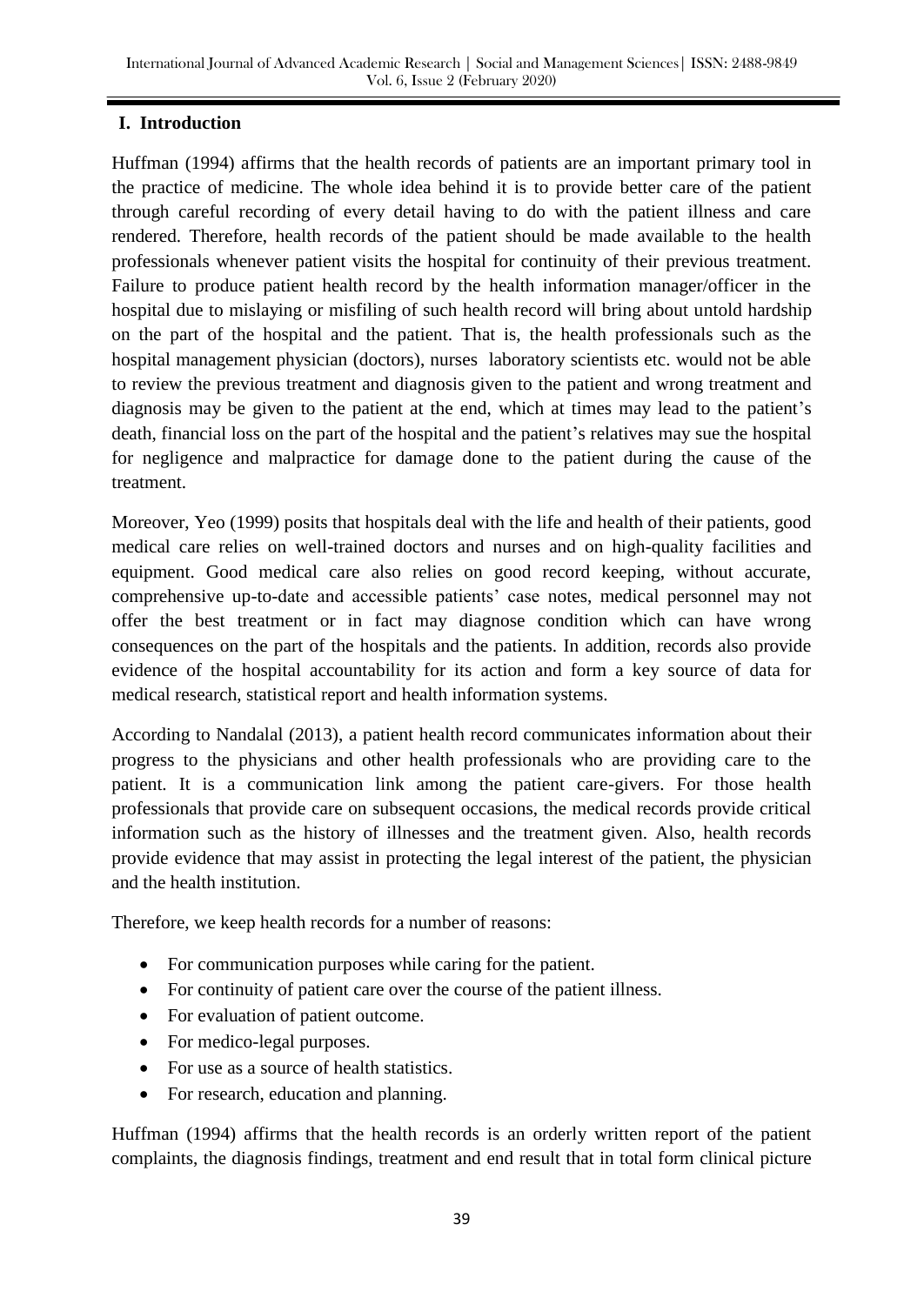and when completed provides sufficient information to clearly identify the patient to justify the diagnosis and treatment, and to record result. Because "patient forgets but record remembers," the health record is of the value to the patient, the hospital, the physician and for research and teaching. Sequel to the aforementioned, it could be deduced that health records keeping is the pivot of medicine. Failure to produce patient health records during his subsequent visits to the hospital by the health records officer due to mislaying and misfiling of patient health records in the health records department may inflict a lot of problem on the patient, the hospital and the physician. The continuity of the patient care would be hampered, wrong diagnosis may be given to the patient, patient may be delayed unnecessarily before being attended to by the physician, the hospital management will not be able to review the quality of care rendered to the patient during his stay in the hospital and the patient relatives may conclude that negligence and malpractice have been committed during the course of treatment and therefore sue the hospital management for damages. In order to avoid the above mentioned, the health records managers/officers should be up and doing in the hospital to make records of patient available whenever it is needed by the health professionals for continuity of the treatment.

### **Statement of Problem**

Mislaying and misfiling of patient health records have been a great problem to all health institutions in Nigeria. To review and evaluate the care rendered to the patients by the hospital management will be a great problem if the patient health records cannot be located.

Moreover, managerial decision will not be easy without the patient case note. A lot of delay and loss of valuable cost would be experienced by the hospital and the patient. Therefore, this study wants to investigate the causes, consequence and available solution to the problems of mislaying and misfiling of patient health records in the health records department.

# **Objective of the Study**

- 1. To examine the available filing and numbering system in health records department.
- 2. To assess the available filing equipment in the health records department.
- 3. To assess the types of health records personnel involved in filing and retrieval of patient health records and suitability or records filing environment.
- 4. To evaluate the effect of mislaying and misfiling of patient health records in health institution.
- 5. To find solution to the problems of mislaying and misfiling of patient health records in the health records department.

# **Research Questions**

- 1. What are available filing and numbering systems in the health record department of Neuropsychiatric Hospital (NPH), Aro, Abeokuta and Federal Medical Centre (FMC), Idi-Abeokuta?
- 2. What are the various available filing equipments in the health records department?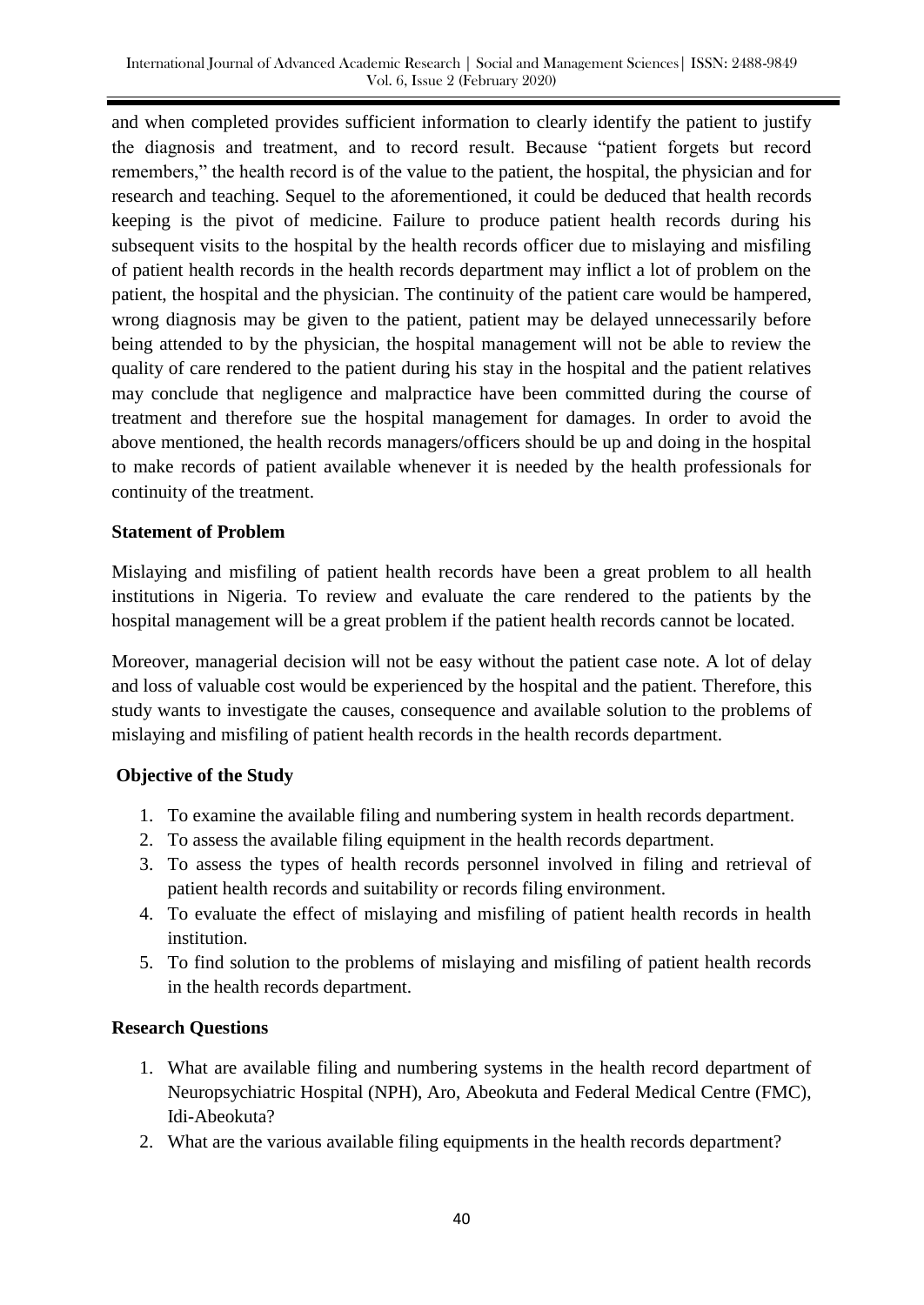- 3. What are the types of health records personnel and suitable filing environment in the health records department?
- 4. What are the effects of mislaying and misfiling of patient health records in the health institution?
- 5. What are the solution to the problems of misfiling and mislaying of patient health records?

### **II. REVIEW OF LITERATURE**

### **Availability of Patients' Case notes in the Clinic**

Ayilegbe (2008) posits that Health Information Managers are the initiator of patients' documentation in any hospital. A patient cannot be attended to in abstract, and therefore, there must be initial documented fact about him which would serve as a baseline for the commencement of other health care services by other members of health professionals. Health Information Managers engage in documentation in every segment of Health Records Department such as General Outpatient Department (GOPD), Accident and Emergency (A&E) Records Unit, NHIS Records Unit, Cancer Registry Records Unit, ANC Records Unit, and other specialty clinics. The role of Health Information Managers in patient documentation and care cannot be overstressed as it provides necessary "oil" for smooth running of multifarious hospital services. This is noticeable in the effective utilization of numbering system which helps greatly in the identification of every patient regardless of their numerical strength and number of visit at any time. The role of Health Information Managers in patients' documentation facilitates follow-up care which in turn brings smiles on the faces of patients during their visit to the hospital for continuity of the care.

The accurate and complete documentation by Health Information Managers assures easy location and availability of patients' case notes through effective utilization of tracer cards. The Health Information Managers are also expected to prepare in advance before the clinic's day, all the patients' records that have being booked on appointment with the respective consultant and making the case notes of patients ready and available at the clinic for easy access by the consultant in order to facilitate effective treatment of the patients. Without the professional documentation of Health Information Managers in various specialty clinics visà-vis appointment system, general outpatient clinic (GOPD), consultant outpatient clinic (COPD), accident and emergency clinic (A&E), NHIS clinic, etc, congestion and chaos would have been the order of the day. Above all, numerous clinical research activities being carried out for improved health care services can easily be stoned-walled when Health Information Managers refuse to make patients' case notes available to the researchers. More so, what has been documented according World Health Organization (WHO), standard makes it possible for related cases to be stored and retrieved for research, teaching, treatment and statistical purposes among others. Hence, Health Records Department can be termed as "the life wire, life blood and backbone" towards a result oriented health care services in the nation.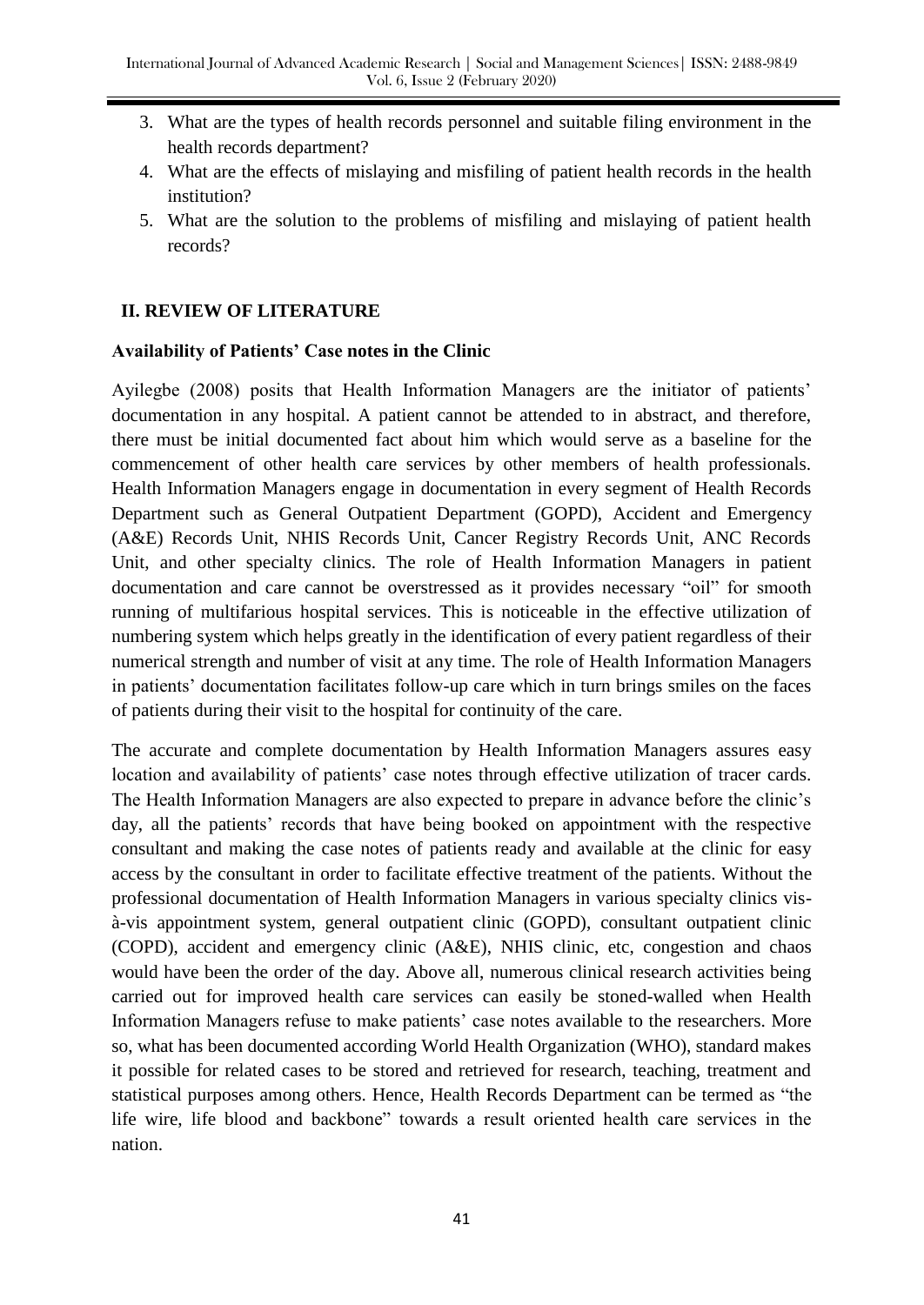Ayilegbe (2008) affirms that it would be ridiculous to see some patient's health records flying about without adequate measures in place for their proper custody. Painstaking efforts must have been employed to generate health documentation for patients by various members of health care team. Putting into cognizance the confidential and legal matters among other issues that may arise from the usage and management of patients' health document, it behooves the management of a health institution to ensure proper care and custody of these health information documents. There is statutory requirement for the proper custody of patients' health records in every health facility to facilitate availability of these records whenever they are requested for by the physicians and other health providers in the health institutions for continuity of patients care. Hence, Health Information Managers are the chief custodian of all patients' health records in every organized health institution. Health Information Managers are recognized by law to ensure professional custody, safety, and proper management of patients' health records.

In some health institutions, it would be absurd to entrust the custody of patients' health records in the hands of staff who are not Health Records Practitioners. This situation is unhealthy both legally and ethically. Professional standards should be upheld in every health institution in order to conform to the statutory requirement custody of the patients' health information. Health Information Managers are qualified, well-trained and skilful in all functions that pertain to records management. Thus, for qualitative and professional custody of health records, proper professional placement should be adhered to in order to achieve the desired health service delivery. Since Health Information Managers are the custodian of patient's health records and recognized by law in any health institution to create, store, retrieve and even destroy unwanted patient health records, therefore, availability of the patient's health records in the clinic is the responsibility of the Health Records Department in any health facility.

Numbering system is critical to ensure proper filing of health records in the hospital environment.

# **Numbering System**

Aremu (1999) affirms that numbering system is basically an identifying factor used to label the record and facilitate its being filed in a systematic manner for easy retention and retrieval. In most Health Care Institutions, Health Records are filed numerically according to patient admission numbers. In the past, some Health Care Institutions have filed records according to names of patients, discharged numbers or diagnostic code number. Alphabetical filing by patient names is subjected to error than its numerical filing. Filing by discharge numbers and diagnostic code numbers generally prove to be unsatisfactory because the importance that records registers generated in the facility are concerned exclusively with the admission number.

However, filing in numerical sequence involves the additional choice of maintaining a separate Alphabetical Name Index. This numbering of Health Record offers several advantages: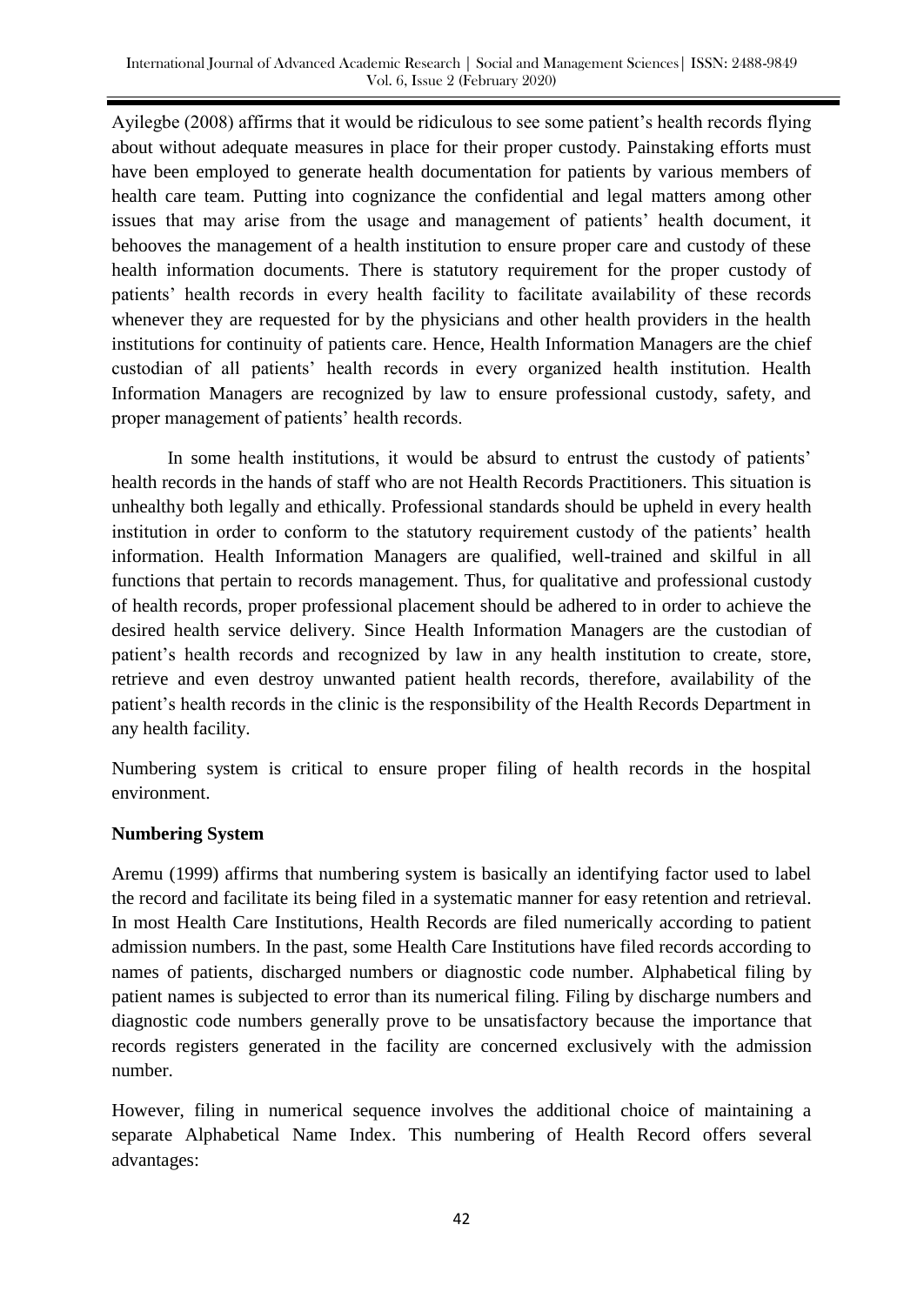- 1. It facilitates the identification of document pertaining to individual patient, feature which is important where names are identical or similar.
- 2. Filing is more efficient.
- 3. Confidentiality is enhanced.

There are three types of numbering systems that are currently in use in Health Care Facilities, they are: 1. Serial numbering system, 2. Serial-unit numbering system, and 3.Unit numbering system.

**Serial Numbering System:** In this method, the patient receives a new number each time he or she is admitted to or visited the hospital for treatment. If he or she is registered five times, he or she acquires five different hospital or registration numbers.

**Serial-Unit Number**: This numbering system is a synthesis of the serial and unit numbering systems. Although, each time the patient is registered he receives a new hospital number, his previous records are continually brought forward and filed under the latest issued number.

# **Unit Numbering System**

Osundina (2005) asserts that unit numbering system involves the allocation of one number to one individual patient in the hospital which he/she will be using throughout his/her life time in the hospital. Which means all hospital documentation experiences, notes relating to a patient are contained in one case folder; the unit should be the patient, the principle of unit system is that "One Patient, One Record, and One Number". The number is quoted as his reference number in all clinical departments of the hospital, no matter how often he attends. Therefore, the unit system is one in which all notes on an individual patient, however widely separated in time, and however many departments (in-patient or out-patient) have rendered service to him, are kept in one folder. The patient is the unit and is allocated a single number which is quoted as his or her reference in all clinical departments of the hospital and however often he attends.

The following procedures contribute to making of a comprehensive Medical Records Service based on the unit principles helpful in checkmating misfiling and mislaying of patient health records:

1. **The Central Index**: Each patient is issued a central (or master) index the first day he or she is registered as either an out-patient or in-patient. The following are the information to be recorded on the central index: Patient's surname and first name, Patient's unit number, Patient's address (with provision for changes in address), Patient's date of birth, Unit number, Date of registration, Patient's sex etc. The central index should be completed very neatly and filed alphabetically according to the surname of the patient. It should never accompany the case note to the clinics or wards. In cases of identical names; it may be necessary to file cards according to the age of the patients and date of registration e.g. SULE KAREEM, Age 19, Registered on 1/2/2016 and SULE KAREEM, Age 32, Registered on 3/3/2016 etc. the patient's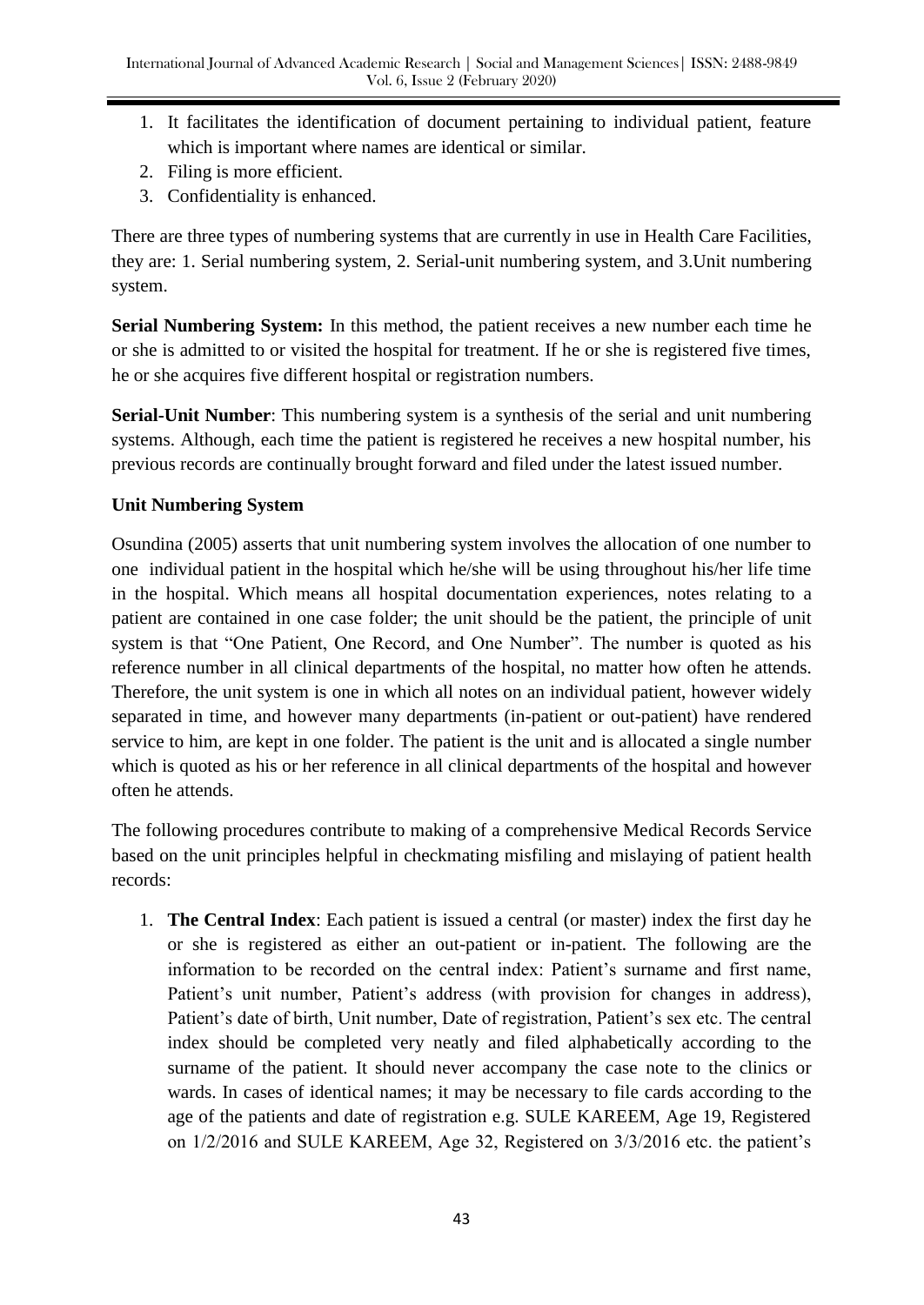master index card is the key for locating patient records, and therefore it must be considered the most important tool in the medical record department.

2. **Tracer System:** In Health Records keeping, a Filing System is very important. In order that a filing system may perform the function of an information service, certain controls are necessary to ensure the where-about of the issued documents or patient case notes. Health Professionals who have knowledge of the intricacies involved in the movement of case records within the hospital will appreciate that the problems associate with effective controls are formidable. For this reason; a tracer system is absolutely necessary in any large filing system of the hospital which has multiple users and the tracing procedure must be followed every time a file is retrieved.

In deciding upon a suitable tracer system, due account must be taken of withdrawal rate of documents and the time span during which they are required. To deal with emergency patient; Health Records are required at all hours of day or night and maintained 24 hours services. Therefore, a tracer system is a system which is introduced into the unit system when a unit health record is initiated so that the where-about or the movement of patients' case notes can be easily ascertained. A tracer card is issued at the same time the unit Health Record is initiated while the patient is still physically present in the hospital for health care; the tracer card is sent to the record and is filed away in the space on the shelf for that case folder. When the case folder is returned, it is the duty of the Health Record Library staff to ensure that the tracer card is put inside the case folder and to record the date of return on the tracer card. Whatever actual tracer procedures that are used, it is necessary to record the same basic minimal information concerning the recipient of the documents: (1) Date issued (2) Hospital number (3) The name of the borrower or department (4) Purpose.

# **Health Records Library**

Aremu (1999) posits that one of the important functions of the Health Records Department is the custody and retrieval of Health Record for legitimate users. Health Records Library is where these records are kept. Bulky records requested for research are released in batches. Health Records completion cubicle is located in this section to enable the medical officer sit down comfortably and carry out their studies without going away with patients records. Tracer card must be marked for every case note leaving records library. The tracer card will show the destination of the patient's health records.

The Health Records Library should be well ventilated, lightening and well spacious to prevent unnecessary misfiling of patients' case folders. The bulky case folders should be separated into volumes to prevent space problem. The filing shelves should be well labeled to aid filing and retrieval of patients' health records. Dividers must be in-between the shelves or cabinets to prevent fall-over of the case folders which can lead to terrible misfiling of patients' health records. Health records library is the pivot of the Health Information Department because records of the high values are stored in this library such as: health records of patient that are needed for litigation in the court of law, records of evidential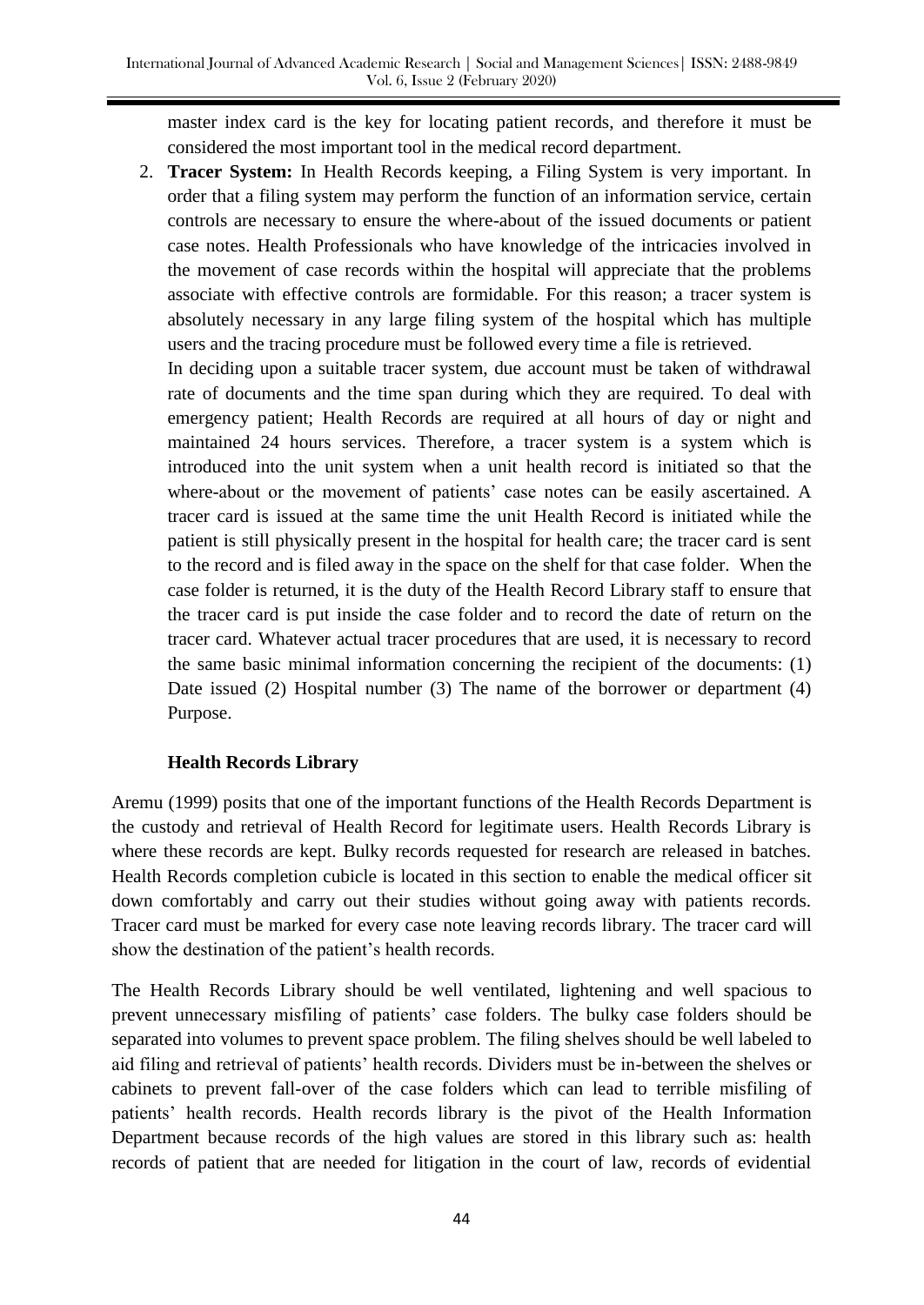information, research, administrative and historical values. The following activities take place in the Health Records Library: sorting of patients' health records, filing of patients' records, numbering of patients' case folders, classification of patients' records, collation of patients' statistical information, retrieval of patients' case notes for continuity of treatment, budgetary provision, accommodation, space planning, records storage equipment, research and study, etc.

# **Health Records Filing System**

Osundina (2014) affirms that for Health Records Department to function efficiently, it is necessary to have an organized method for storing of the health records. Therefore, filing system can be described as a set of documents arranged in prescribed order for convenience of reference and preservation. The purpose of filing records is to facilitate complete and quick retrieval of patient information from them when the needs arise.

The prime responsibility of the Health Records Department is to undertake the custody, classification and confidential of the patient case history. The department is also concerned with the custody of index of diseases and operations. However, an effective filing system should contain a number of fundamental features, they are:

- Compactness: To take account of storage space and also need to reduce physical effort in working the system.
- Accessibility: For speed of location and positive means of identification for the items contained in the system.
- Simplicity of operation to ensure that the method is understood by those who normally control it but also by those who require occasional access.
- Economy: Economy, both in cost of installation and operation.
- Elasticity: The system should expand and contrast according to future requirement.
- Cross Reference: This facility must be considered so that a folder can be found under different heading.
- Tracer System: A tracer card must be placed in position of a removed folder to indicate the destination of the folder.
- A Method of Classification e.g. Terminal digit or middle digit etc.
- The equipment in use must be effective and efficient of the system.
- The personnel operating the system must be well trained i.e. health records practitioners.

# **Filing Methods**

There are three basic methods of filing, namely; alphabetical, chronological and numerical. These methods can be used singly or in combination according to the requirement design and the particular circumstance of the institution. No method or system should be adopted without considering the environment in which to function.

**Alphabetical Filing:** Health record can be filed according to the use of names or letters. In case of person bearing the same name, placing surname first, middle name and other name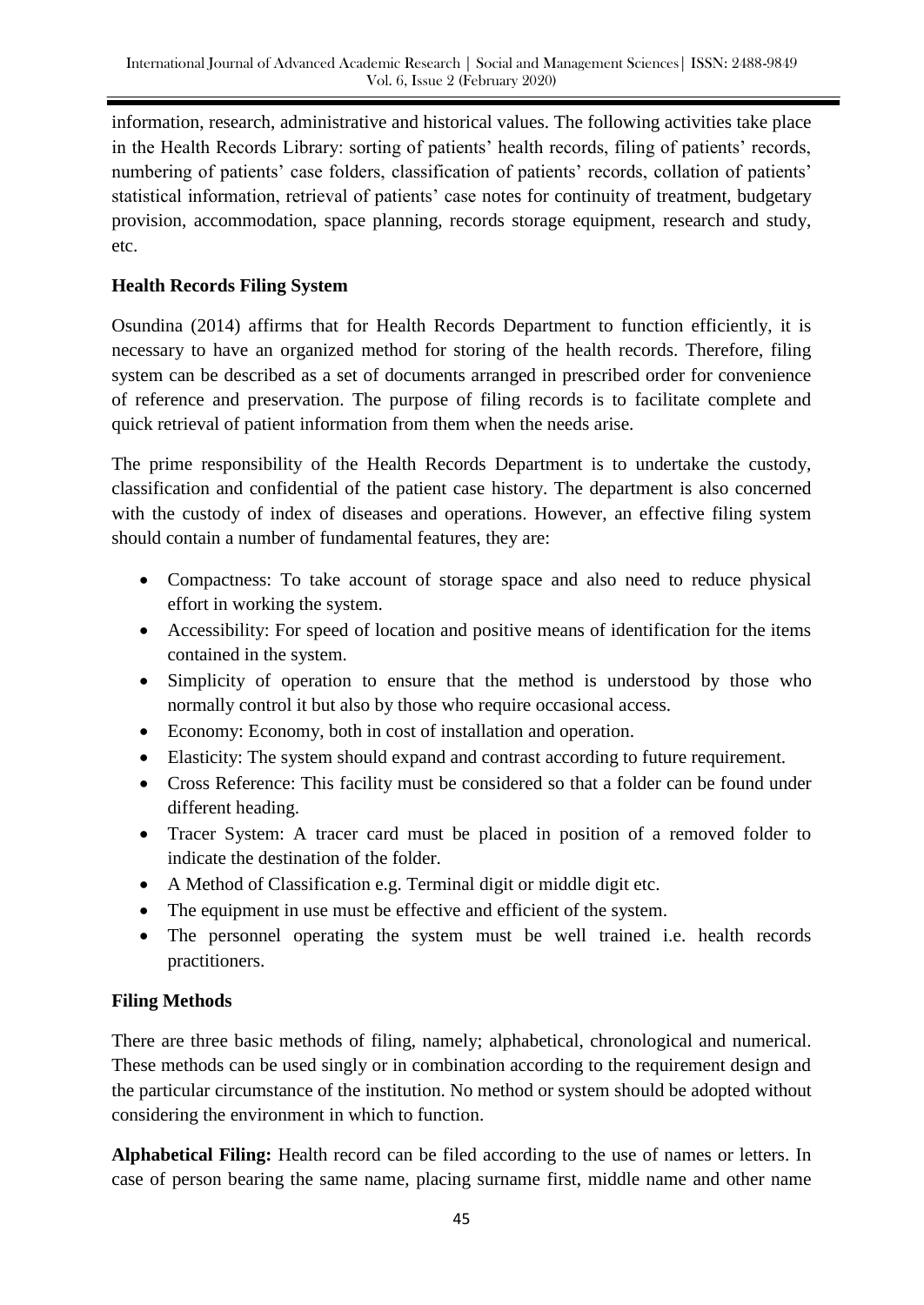and the card are arranged according to date of birth or date of registration e.g. master index card. This system is ideal for small hospital or hospital with low patronage.

This method is unsatisfactory in large hospital because it lacks elasticity. The growth is in middle thereby making continuous expansion within the system difficult for advanced planning. Human errors are greater here, when filing case notes it does not require master index card as back up for the system.

**Chronological Filing:** In this system case folder are arranged and filed in prescribed order. It is a method of filing according to the date and time of event. This is more applicable when considered in relation to the content of a folder in relation to waiting list and follow up system. However, an alphabetical index is introduced where the number are considerably large. Chronological filing and numerical filing are not capable of standing alone and required an index to allow access to the material contained in the system. Chorological filing therefore is not a filing means of dealing with case folders.

**Numerical Filings**: This is the system of filings according to numbers. This filing system overcomes the problems associated to the lack of elasticity as in alphabetical filing. It allows continuous expansion. Growth is at the end. It's totally compatible with the unit system of record keeping.

### **Filing Equipment in Health Records Department**

Osundina (2014) posits that adequate filing equipment, lightening, and temperature contribute to the productivity of filing personnel in the records library. The following are some types of filing equipment, they are: (1) filing cabinet (2) Elevator cabinet (3) Fixed shelves (open or closed) (4) Mobile shelves (manual/mechanical) (5) Four drawer steel cabinet (6) Ladder.

Whichever equipment chosen, the aim is to provide largest number possible in the space available at most reasonable cost. The closed shelves are becoming popular because of its added advantages, security and keeping dust or dirt away from records. Shelves are recommended over cabinet for the following reasons:

- **(1)** It is less expensive than cabinet.
- **(2)** Filing and pulling are faster because there is no opening and closing of the drawers.
- **(3)** Shelves are space safer.

While it is true that cabinet provides a somewhat neater filing area, it also protects records from dust and dirt, good housekeep in an open shelve filing area can make up for this advantage. Moreover, the door that shelves have now, are taking advantages over the cabinet.

### **Aids to Accurate Filing in Filing Environment**

Aremu (1999) affirms that the following will aid the Qualified Health Records Personnel in solving the problems of mislaying of patients' health records in the Health Records Library, they are:

Introduction of colour coding to Health Records Library.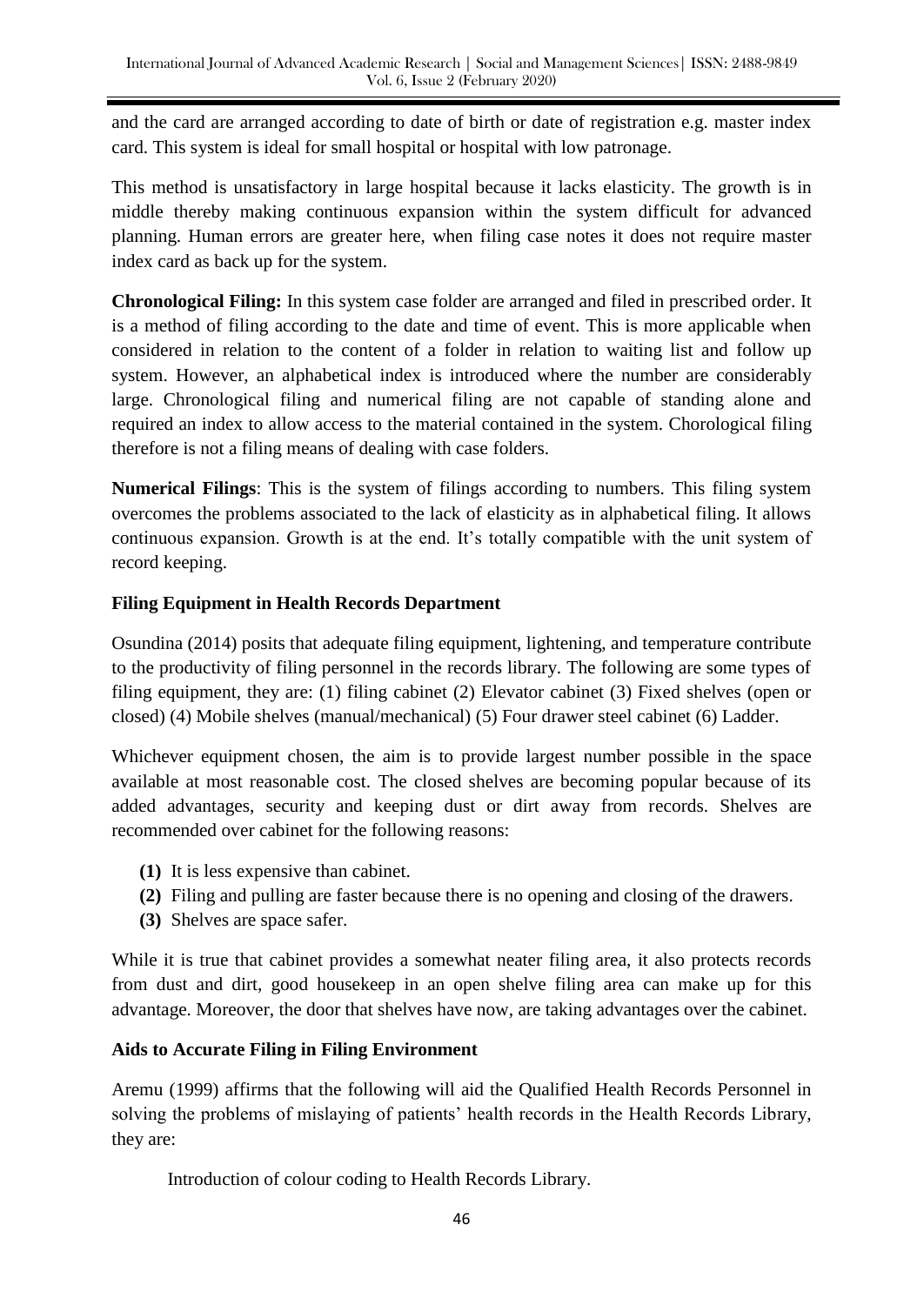Introduction of efficient tracer system to Health Records Library. Legibility in numbering case folders. Introduction of terminal digit filing system. Adequate ventilation and lightening in the filing areas. Introduction of centralized filing system. Largest storage of health records library. Good spacing between filing shelves as well as good dividers. Length and height of shelves should be minimized. Adequate security measures in the filing area. Constant supervision of the filing clerks working in the library. Division of labour in the health records library to prevent unnecessary burden on staff. Provision of auxiliary equipment, for example, sorting shelf, ladder, stool guide cards

Prompt collection of patients Health Records after patient is discharged from the ward.

Prompt collection of patients Health Records in the clinic after consultation.

# **Problems of Mislaying and Misfiling of Patients' Case notes in Health Records Department**

Huffman (1994) opines that regardless of the number of record control system used in the health records department file area, occasionally, a patient's record will be placed in the wrong location (misfiling) or will not be signed out correctly (mislaying). Various techniques are available to assist a person in locating a medical record that has been misfiled. Among these techniques are:

- **1.** Look for transpositions of the last two digits of number, or of the hundreds or thousands digits. The number 46-37-82 may be filed as 46-37-28 or 46-73-82.
- **2.** Look for misfiles of "3" under "5" or "8" and vice versa; and "7" or "8" under "9". The number "9" may be taken as a "7" if it is worn.
- **3.** Look for misplacement or mislaying of health records on the floor, tables, racks, cabinets and shelves
- **4.** Check for a certain number in the hundred group just preceding or following the number as 485 under 385 or 585, or under other similar combinations.
- **5.** Check for transpositions of first and last numbers.
- **6.** Check the folder just before and just after the one needed. It sometimes happens that a folder is put into another folder rather than between two folders.

### **Colour Coding of Record Folders**

etc.

Huffman (1994) posits that colour coding refers to the use of colour on folders to aid in the prevention of misfile and in the location of misfiled records. Colour bars in various positions around the edges of folders (known as blocking) create distinct patterns of colour in various sections of the file. A break in the colour pattern in a file section signals a misfiled record.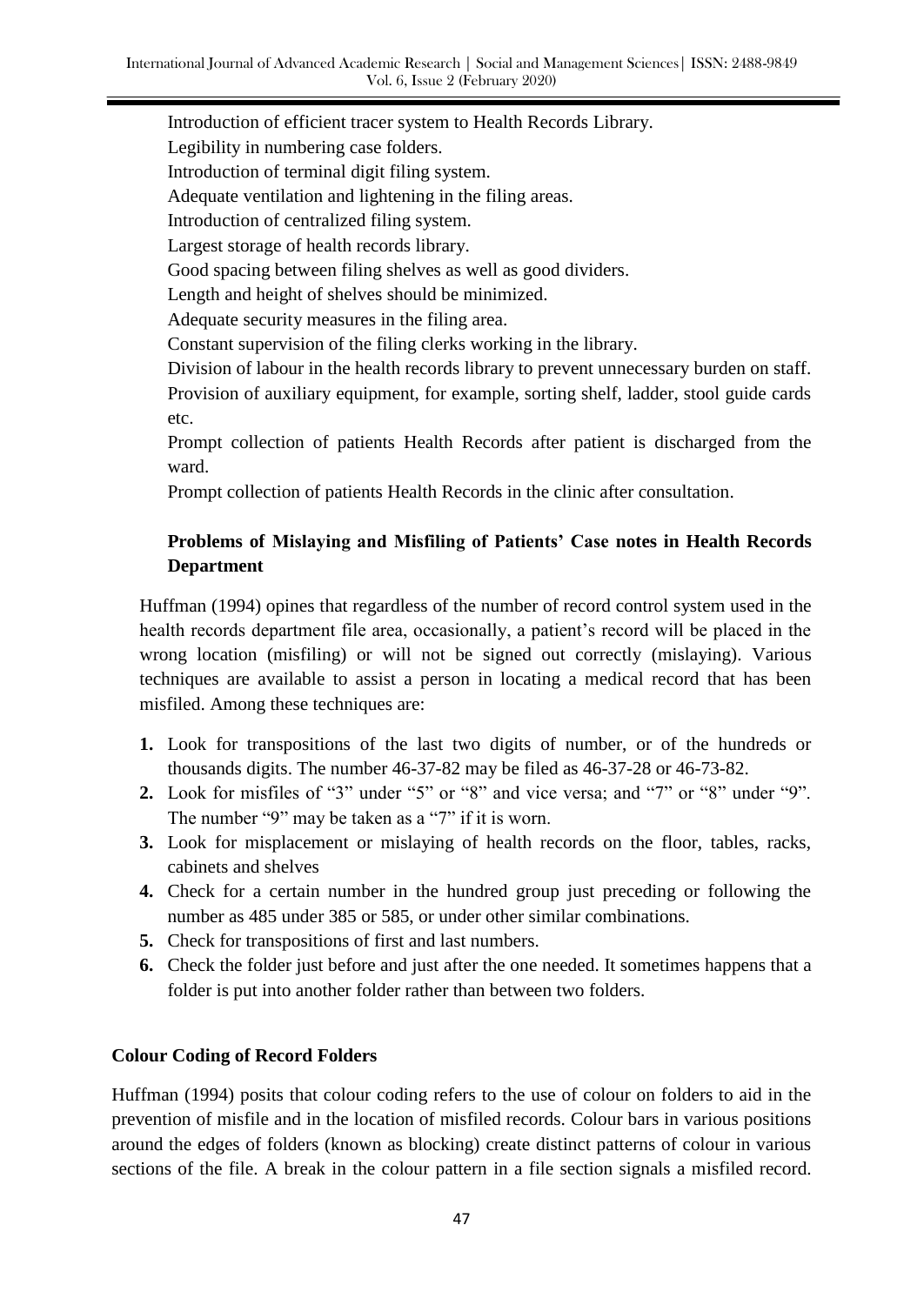Colour coding is most effective when used in conjunction with terminal digit and middle digit filing, although it is said that workable colour-coding systems can be used for straight numerical filing.

One approach to colour coding in a terminal digit file utilizes ten different colours to signify the first primary digits 0 through 9. Two colour bars or blocks appearing in the same position can be used to signify each of the two primary digits. In this case the top colour bar represents the left-hand digit of the primary digits. In this case the top colour bar represents the left-hand digit of the primary set, and the bottom colour bar represents the right-hand digit of the primary set. If brown is the colour assigned to the digit 8 and green is the colour assigned to the digit 4, a chart numbered 169484 in a terminal digit file is colour coded with a brown band on top, with a green band directly beneath it.

Additional colour bars may be added to indicate secondary digits and there are many combinations which can be used. In setting up a colour-coding system, it is generally advisable to limit coding with colour to two or three digits. This ensures a simple, easy-tolearn system. Folders already colour coded may be purchased from commercial firms or employees of the medical records department may apply colour tape to folders.

### **Other filing rules and procedures**

Osundina (2005) affirms that following are some basic rules to aid in efficient handling of the medical records:

- **1.** When records are returned to health records department, they should be sorted before being filed. This facilitates the finding of needed, but unfiled records, and makes the refiling easier.
- **2.** Except for hospital personnel who have been instructed to use the file area during evening and night hours, only health record department personnel should be authorized to handle records. Physicians, hospital staff members, and personnel from other departments of the hospital should not be allowed to pull records from the permanent filing area. During the evening hours, emergency room personnel and supervising nurses should leave returned records at a designated place in the record area or in one specified location if the health records department is closed.
- **3.** Records with torn covers and those with loose papers should be repaired promptly to prevent further damage or loss of valuable information.
- **4.** An audit of the files should be made periodically to locate misfiled records and check requisitions which indicate records that have not been returned. Such an audit might promptly indicate that certain clinics or departments are holding records beyond the prescribed time limit. In such cases the medical record director will then investigate the situation and take any corrective measures indicated.
- **5.** Health records of medical record department personnel, and records involving legal actions, should not be stored in the general files; these can be filed in a locked file cabinet in the medical record director's office. However, out-guides should be placed in the permanent file to indicate that these records are in a "special" file.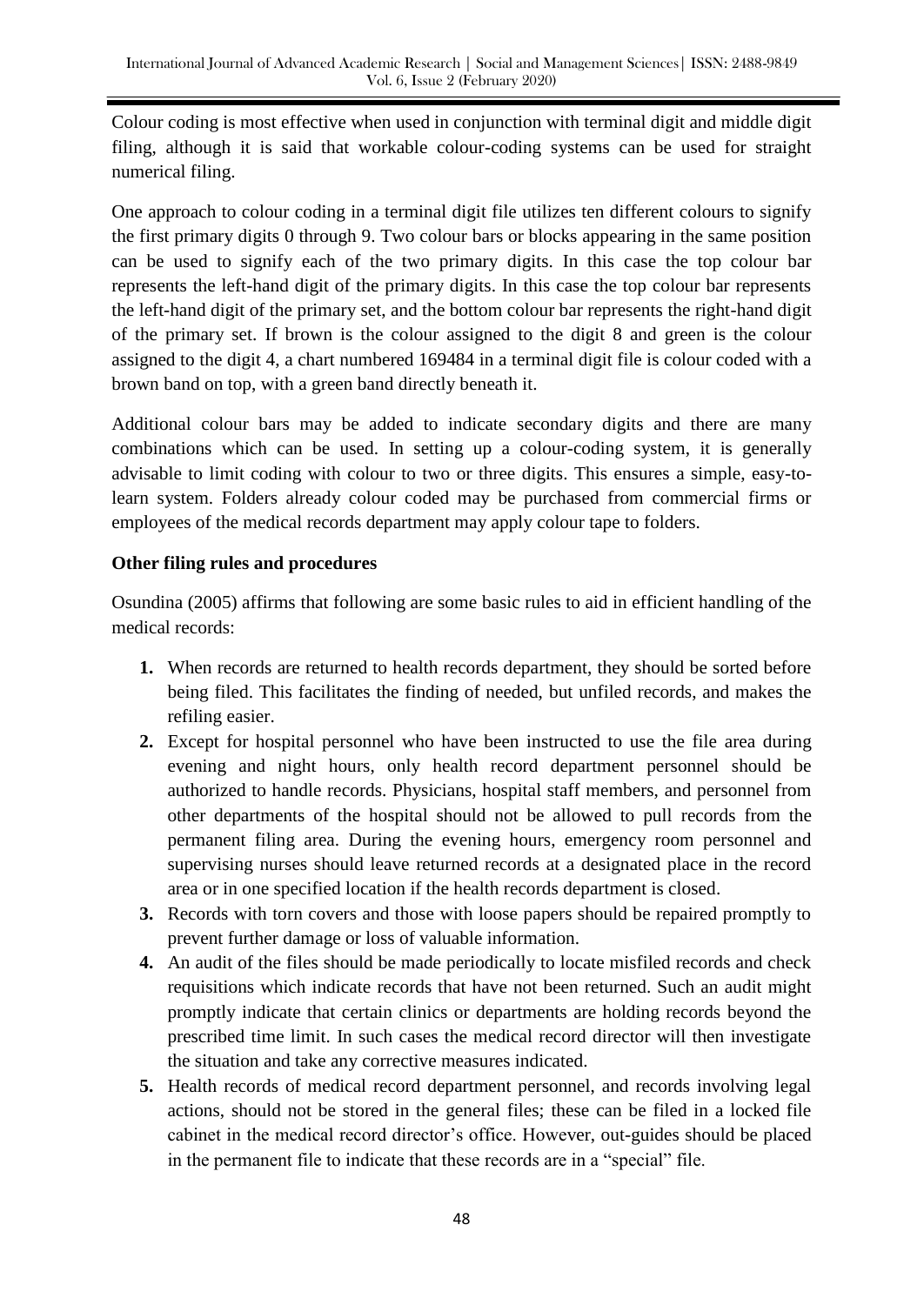- **6.** Filing-area personnel should be responsible for keeping the shelves neat and orderly. Disorderly files increase the likelihood of misfiles.
- **7.** Medical records being processed or used by employees within the department should remain on desk tops or in specified files so they can be available at any time.
- **8.** Written procedures for filing-area personnel are of assistance in their training and in their maintaining control over the files.
- **9.** Records which are voluminous should be separated into two or more volumes.
- **10.** The person supervising the file area should keep a report of activities in the area. Item include: number of requisitioned charts pulled each day, number of emergency calls, number of misfiles or records which could not be found. Count such as these provides useful information for planning work and for control over the files.

### **Computerization of Patients Health Information**

Ayilegbe (2008) posits that computerization of patients health information is the last stage of patients' health records in the health records department. Computerization of patients' health information is a means of capturing patients' health data and information through electronic application. This is achieved through the utilization of a computer system. The installed program facilitates easy data capturing, processing, storage and retrieval. For the achievement of a desired result, there is need for all Health Records Personnel to be Computer literate. They must be skilled and proficient in the utilization of a computer system to obtain needed health data from the patients, especially during new documentation and registration at General Outpatient Department (GOPD), Accident and Emergency (A&E) Records Unit, NIHS Records Unit etc.

When good software is obtained, ease of entry of data can be guaranteed among other benefits. The beauty of Electronic Health Records can easily be achieved when these computer systems are networked. Entries can be made simultaneously in various Health Records thematic areas. The module for Electronic Health Records should have a subsection for modification or updating so that necessary amendment can be effected as at when necessary. When documentation of patient is completed and captured, it can be accessed in any of the units, provided they are on network. Some of the bio-data needed for new and follow-up patients' documentation and registration are as follows:

Patient's surname, middle name, first name, unit number, gender, data of birth, age address, GSM no, occupation, state or origin, tribe, marital status, religion, name of nextof-kin etc.

Whenever a patient comes to health facility without his unit or hospital number, his records can easily be tracked through a module called **"patient porto"**

This can be achieved within a few seconds. This has great advantage over the manual system where the patients' master index is consulted before the patient's health records can be located. Mislaying and misfiling syndrome in records management is also overcome among other benefits.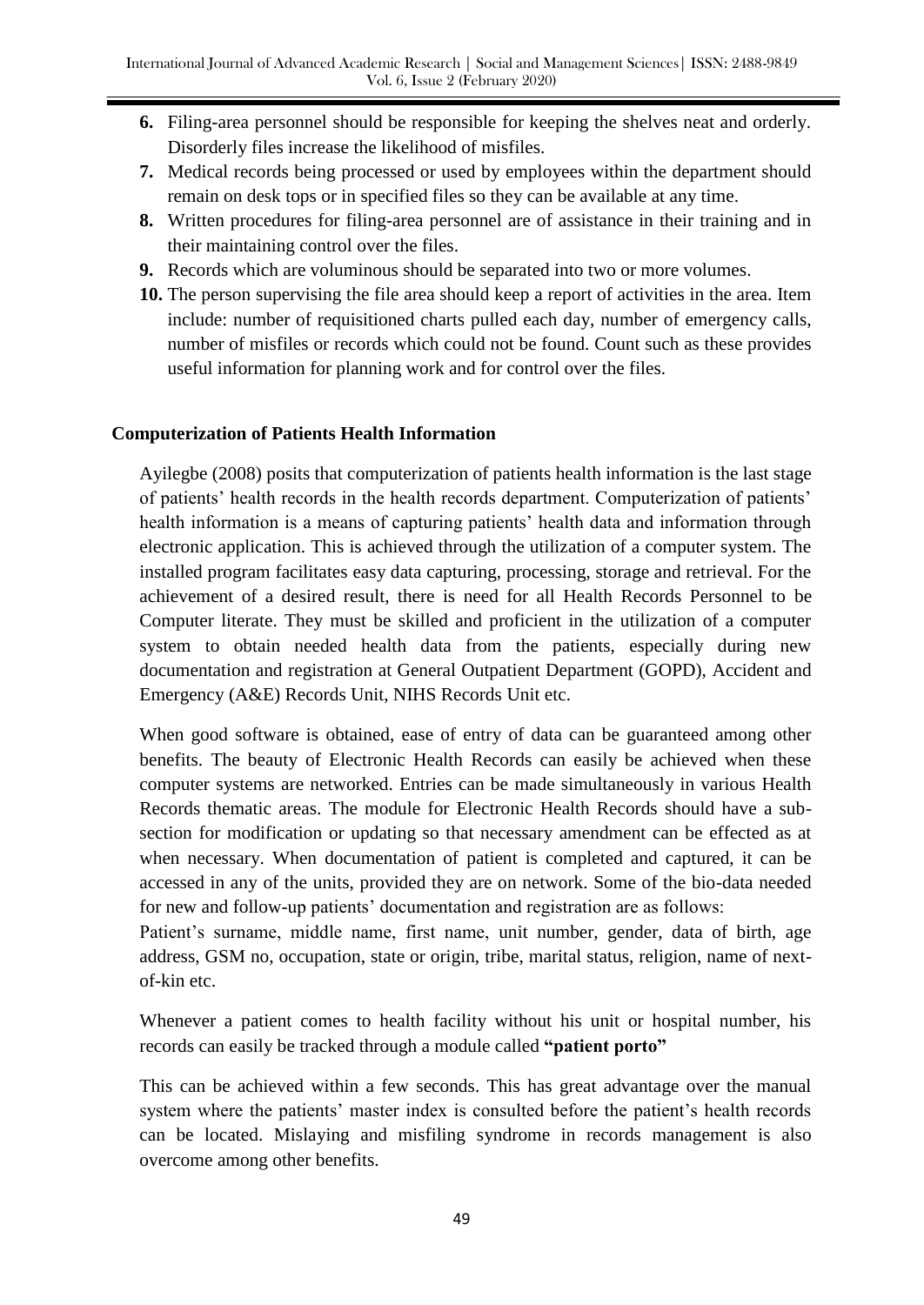### **Some constraints to management of Electronic Health Records are:**

- Lack of uniform standard rule for Health Information Management Practice.
- Issue of confidentiality of patient information.
- Electronic fraud e.g. hackers.
- Lack of uniform legal framework.
- In Nigeria, there is no consistent electricity supply to maintain the system.
- Lack of government interest and political will to establish, maintain and sustain the system.

### III. **METHODOLOGY**

The study design used for the study was a descriptive research design. The study population for this research work covered two selected health institutions, viz: Neuropsychiatric Hospital (NPH), Aro, Abeokuta and Federal Medical centre (FMC), Idi-Aba, Abeokuta. The subject comprises of Health Information Managers, Health Records Technicians and Non-Health Records professionals in these selected Hospitals. The target population for this study was (100) One hundred while the population of the study is eighty (80).

The eighty (80) retrieved questionnaires from the respondents were used as sample size by the researcher. The researcher was also convinced that the chosen samples were truly representative of the population. The instruments adopted for this study was a structured questionnaire.

### **Ethical Consideration**

Permission to proceed with administration of the questionnaires was obtained from the two selected health facilities. This was done through discussion with the heads of department of these facilities, and the participants were assured of the confidentiality of all the information supplied in the course of this study.

# **IV DATA PRESENTATION, ANALYSIS AND DISCUSSION OF FINDINGS**

The data collection for the study was analyzed, results were presented in a tabular form to reveal the respondents' view based on the objectives.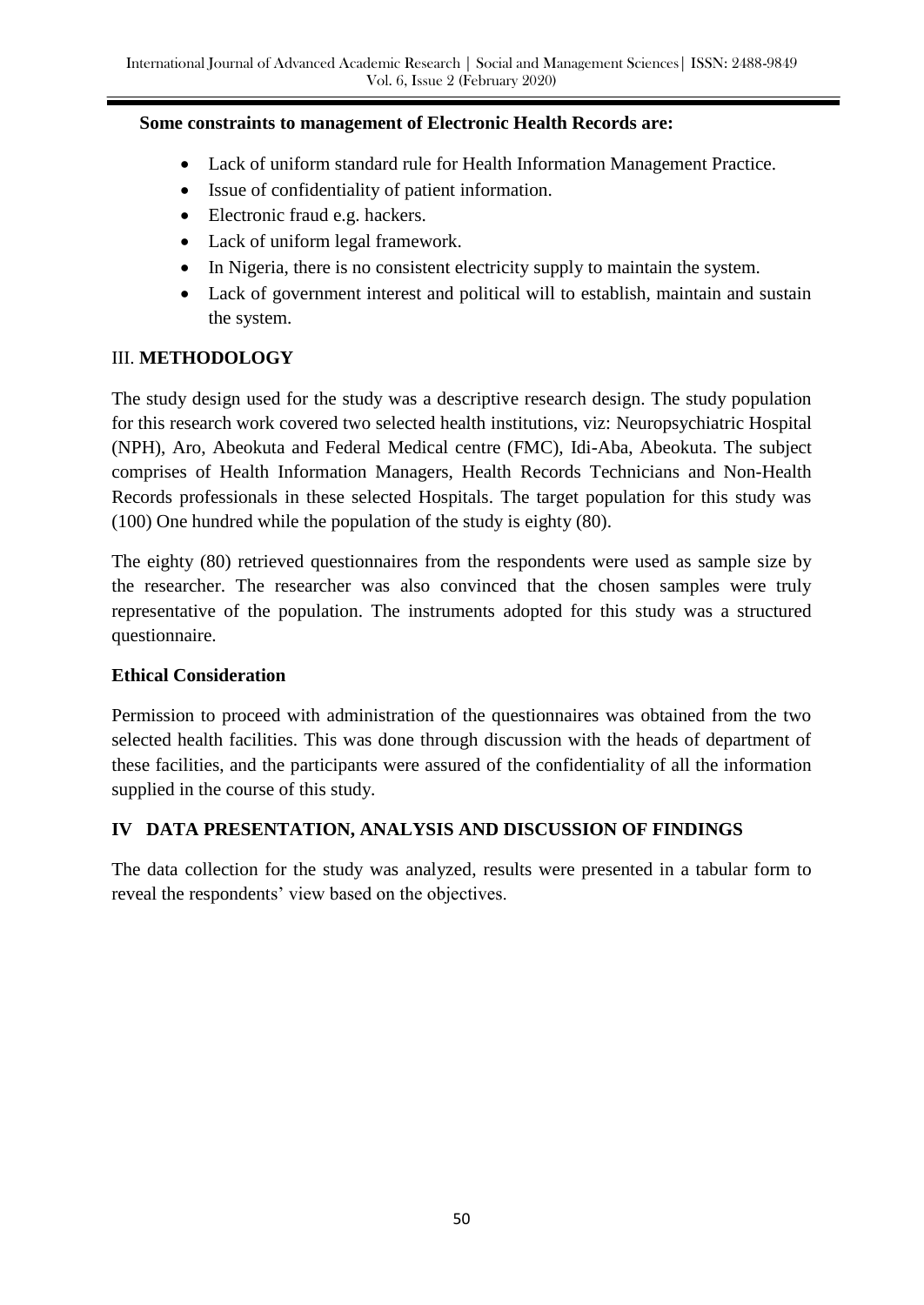### **SECTION B. Research Questions**

|      | Filing and numbering system in health           | Yes        | N <sub>0</sub> |
|------|-------------------------------------------------|------------|----------------|
| S/NO | records department                              |            |                |
|      | Do you operate alphabetical filing system for   | 28 (35.4%) | 52 (65%)       |
|      | patient health records in your department?      |            |                |
|      | Do you operate numbering system for patient     | 77 (97.3%) | 3(3.7%)        |
|      | health records in your department?              |            |                |
|      | Do you operate straight numerical filing system | 71         | 9(11.25%)      |
| 3    | in your department?                             | (88.75%)   |                |
|      | Have you ever operated terminal digit filing    | 28 (35.0%) | 52 (65.0%)     |
| 4    | system before?                                  |            |                |
|      | Are patients' records properly sorted before    | $5(6.2\%)$ |                |
| 5    | filing?                                         |            |                |
|      | Are you satisfied by the filing method adopted  | 68 (85.0%) | $12(15.0\%)$   |
| 6    | by your department?                             |            |                |

| Table 4.1: Available Filing and Numbering System in Health Records Department |  |  |
|-------------------------------------------------------------------------------|--|--|
|                                                                               |  |  |

Table 4.1 shows that majority of the respondents 77(97.3%), 71(88.75%) and 75(93.8%) agreed that health records department operates numbering system, straight numerical filing system and also ensure that health records are sorted properly before filing, while 52(65%) respondents disagree on the use of alphabetical filing system and terminal digit filing system in health records department of the two hospitals.

|  | Table 4.2: Available Filing Equipment in Health Records Department |  |  |  |
|--|--------------------------------------------------------------------|--|--|--|
|--|--------------------------------------------------------------------|--|--|--|

| S/NO | <b>Filing Equipment</b>                   | Yes        | N <sub>0</sub> |
|------|-------------------------------------------|------------|----------------|
|      | Do you have steel filing shelves in your  | 72         | $8(10.0\%)$    |
| 7    | department?                               | $(90.0\%)$ |                |
|      | Are the numbers of<br>filing<br>shelves   | 46         | 34(42.5.0%)    |
| 8    | adequate?                                 | $(57.5\%)$ |                |
|      | Do you have filing ladders in your health | 55         | 25 (31.2%)     |
| 9    | records library?                          | $(68.8\%)$ |                |
|      | Do you have dividers in each filing       | 73         | 7(8.7%)        |
| 10   | shelf?                                    | $(91.3\%)$ |                |
|      | Are the spaces between each filing shelf  | 58         | 22 (27.5%)     |
| 11   | adequate?                                 | (72.5%)    |                |
|      | Do you have sorting shelves in your       | 57         | 23 (28.7%)     |
| 12   | department?                               | $(71.3\%)$ |                |
|      | Do you have enough steel filing cabinets  | 32         | 48 (60.0%)     |
| 13   | in your department?                       | $(40.0\%)$ |                |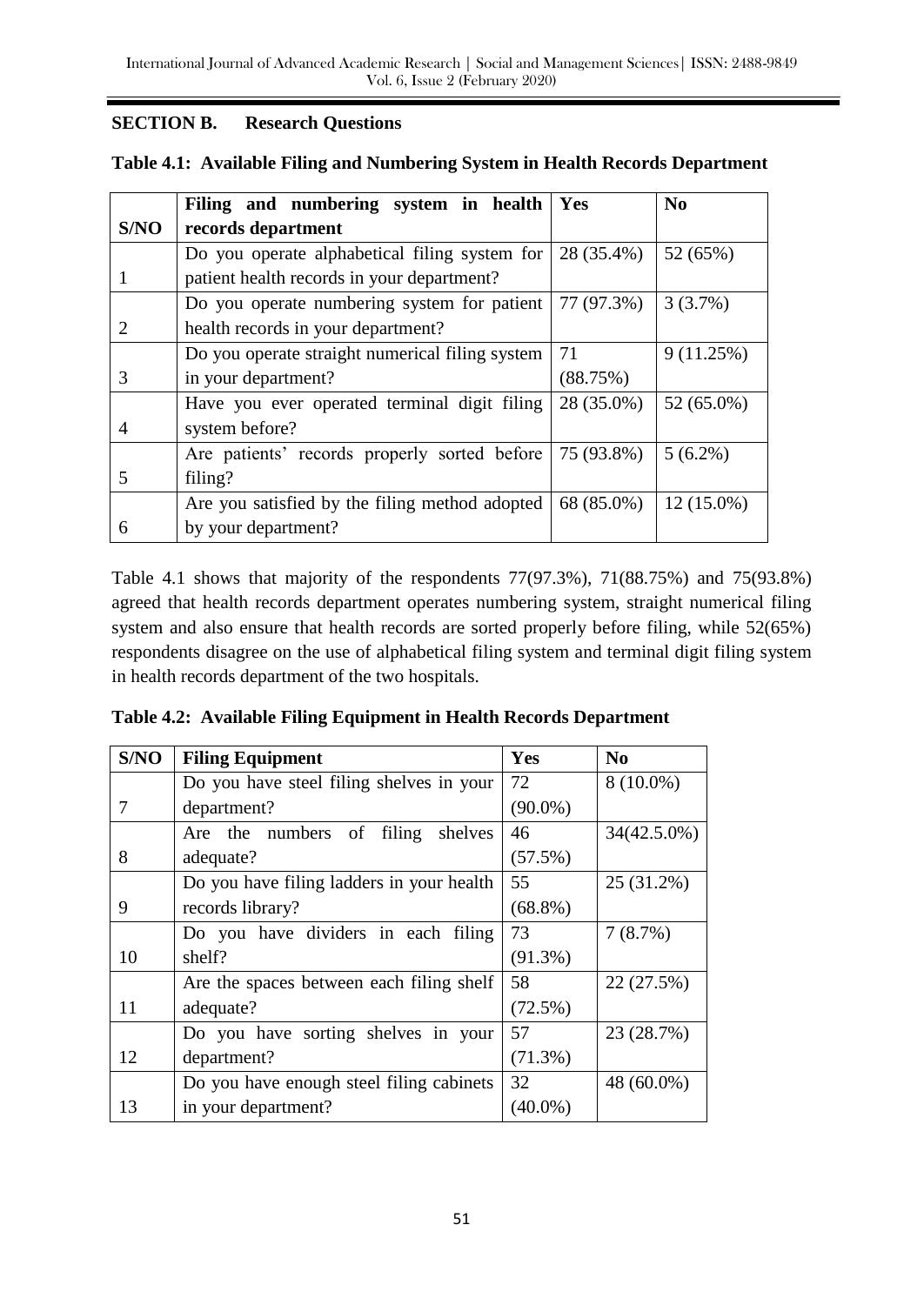Table 4.2 shows that 72 (90%), 73 (91.0%) and 58 (72.5%) accepted that the health records department have steel filing shelves, dividers in each filing shelf and adequate spaces between each filing shelf while 34 (42.5%, and 48 (60%) confirmed that the number of shelves are not enough and the steel filing shelves available in both hospitals were not enough.

|      | <b>Health Records Personnel</b><br>and | <b>SA</b>    | $\mathbf{A}$ | N              | D             | ${\bf SD}$   |
|------|----------------------------------------|--------------|--------------|----------------|---------------|--------------|
| S/NO | <b>Filing Environment</b>              |              |              |                |               |              |
|      | The number of health records officers  | 19           | 13           | 11             | 21            | $16(20.0\%)$ |
| 14   | in your department are adequate        | (23.75%)     | (16.25%)     | (13.75)        | (26.25)       |              |
|      | The number<br>of Health<br>records     | 15           | 14           | 8              | 23            | $20(25.0\%)$ |
|      | technician in your department are      | (18.75%)     | $(17.5\%)$   | $(10.0\%)$     | (28.75%       |              |
| 15   | adequate?                              |              |              |                |               |              |
|      | Non-Health records personnel should    | $12(15.0\%)$ | 20           | 12             | 21            | 15           |
| 16   | be in health record department         |              | $(25.0\%)$   | $(15.0\%)$     | (26.25)       | (18.75%)     |
|      | Non - Health record personnel          | $8(10.0\%)$  | 10           | 12(15.0)       | 23            | 27(33.75)    |
|      | should be involved in filing and       |              | $(12.5\%)$   |                | (28.75)       |              |
| 17   | retrieval of patients' record          |              |              |                |               |              |
|      | Health records personnel should fully  | 60 (75.0%)   | 16           | 1(1.25)        | $2(2.5\%)$    | 1(1.25%)     |
|      | concentrate when filing patient health |              | $(20.0\%)$   |                |               |              |
| 18   | records                                |              |              |                |               |              |
|      | There should be air conditioners in    | 58 (72.5%)   | 16           | 5              | $\mathbf{1}$  | $0(0\%)$     |
| 19   | the filing areas                       |              | $(20.0\%)$   | (6.25%)        | (1.25%)       |              |
|      | There should be adequate lightning     | 67           | 10           | 1(1.25)        | $0(0\%)$      | $2(2.5\%)$   |
| 20   | system in the filing areas             | (83.75%)     | $(12.5\%)$   |                |               |              |
|      | Lightning system in the filing areas   | 56 (70.0%)   | 17           | $\mathbf{1}$   | 5             | 1(1.25%)     |
|      | would reduce mislaying and misfiling   |              | (21.25%)     | $(1.25\%)$     | (6.25%)       |              |
| 21   | of patient health records              |              |              |                |               |              |
|      | There should be a designated room      | 51           | 21           | $\overline{3}$ | 1(1.25%       | $4(5.0\%)$   |
|      | for clinical research in the records   | (63.75%)     | (26.25%)     | (3.75%)        | $\mathcal{E}$ |              |
| 22   | library                                |              |              |                |               |              |
|      | There should the effective tracer      | 59           | 19           | $\mathbf{1}$   | $0(0\%)$      | 1(1.25%)     |
| 23   | cards in the filing areas              | (73.75%)     | (23.75%)     | (1.25%)        |               |              |
|      | There should be adequate space in      | 59           | 20           | $\mathbf{1}$   | $0(0\%)$      | $0(0\%)$     |
| 24   | the filing areas                       | (73.75%)     | $(25.0\%)$   | (1.25%)        |               |              |
|      | Filing environment are conducive for   | 22 (27.5%)   | 17           | 14             | 16            | 11           |
|      | filing and retrieval of patients'      |              | (21.25%)     | (17.5%)        | (20.0)        | (13.75%)     |
| 25   | records in your hospital               |              |              |                |               |              |

|  |  | Table 4.3: Types of Health Record Personnel and Filing Environment |  |  |
|--|--|--------------------------------------------------------------------|--|--|
|  |  |                                                                    |  |  |

Table 4.3 shows that majority of the respondents, 36 (46.25%), 43(53.75%), 36(45%) and 50 (62.5%) disagreed that the number of health records officer, and health records technicians in health records department are adequate, and that non-health records personnel should be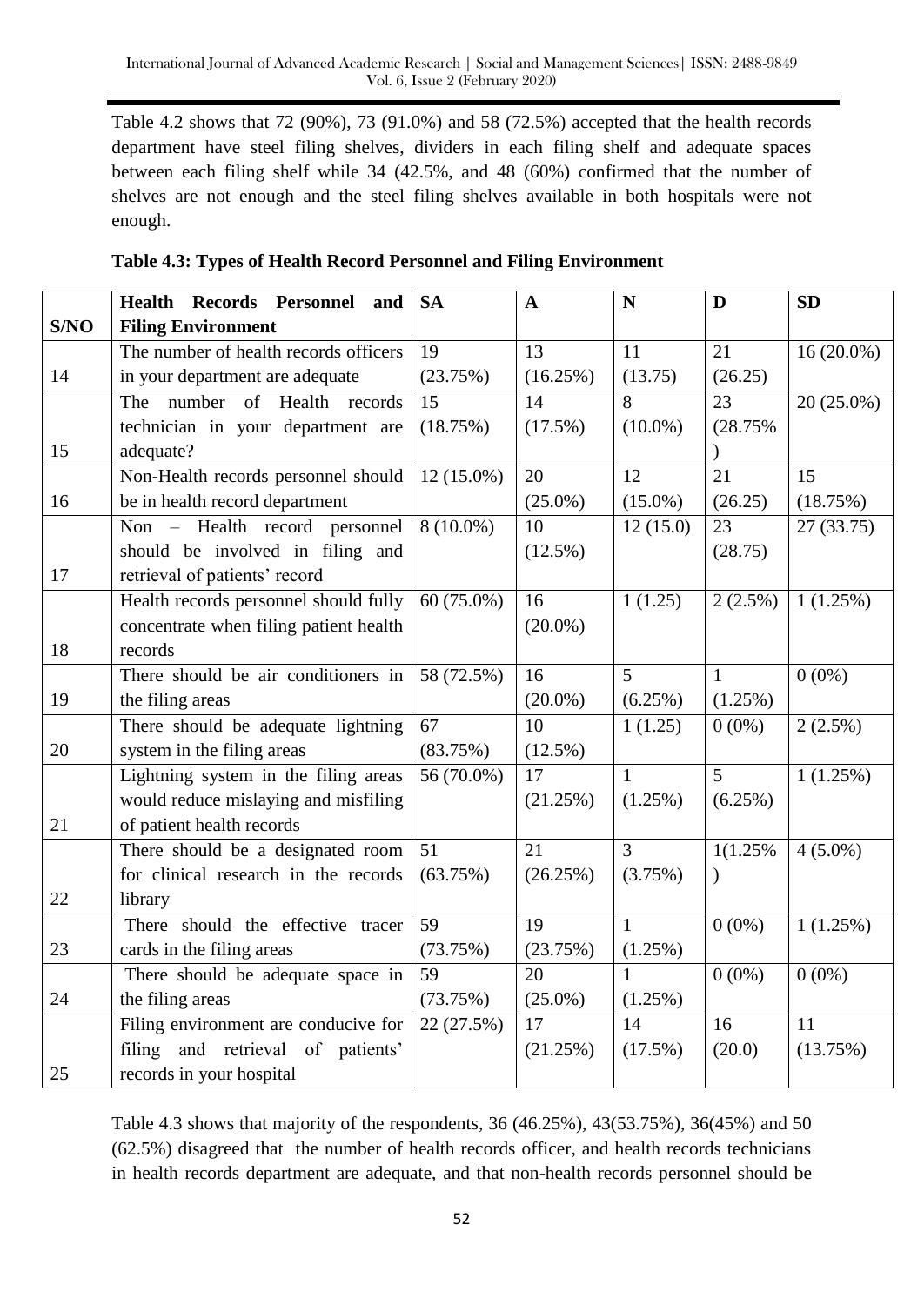involved in health records activities. While 77 (96.25%) and 73(91.25%) agreed that there should be adequate lightning system in the filing areas as lightning system reduces mislaying and misfiling of patient health records.

|      | Effects of mislaying and misfiling of $\mid$ Yes |            | N <sub>0</sub> |
|------|--------------------------------------------------|------------|----------------|
| S/NO | patient health records                           |            |                |
|      | Have you ever experienced mislaying              | 75 (93.8%) | 5              |
|      | and misfiling of patient health records in       |            | $(6.2\%)$      |
| 26   | your department?                                 |            |                |
|      | Do you think that clinical research              | 71 (92.2%) | 6              |
|      | activities may be hampered if patients'          |            | $(7.8\%)$      |
| 27   | case files are missing?                          |            |                |
|      | think that wrong<br>Do<br>you                    | 72 (90.0%) | 8              |
|      | treatment/diagnosis can be given to a            |            | $(10.0\%)$     |
|      | patient's if is original case notes cannot       |            |                |
| 28   | be found?                                        |            |                |
|      | Do you think that mislaying and                  | 66 (82.5%) | 14             |
|      | misfiling of patient records may lead to         |            | (17.5%)        |
| 29   | patient death?                                   |            |                |
|      | Do you think that mislaying<br>and               | 75 (93.8%) | 5              |
|      | misfiling of patient health records can          |            | $(6.2\%)$      |
| 30   | lead to patient delay in the hospital?           |            |                |
|      | Do you think that hospital can lose              | 65 (81.3%) | 15             |
|      | valuables cost if the patient health             |            | (18.7%)        |
| 31   | records cannot be found?                         |            |                |

# **Table 4.4: Effect of mislaying and misfiling of patient Records**

Table 4.4 shows that majority of the respondents, 65 and above (81.3% and above) agreed that mislaying and misfiling of patient health records occurred and that clinical research activities may be hampered if patients' case files are missing, that wrong treatment/diagnosis can be given if patient original case notes cannot be found.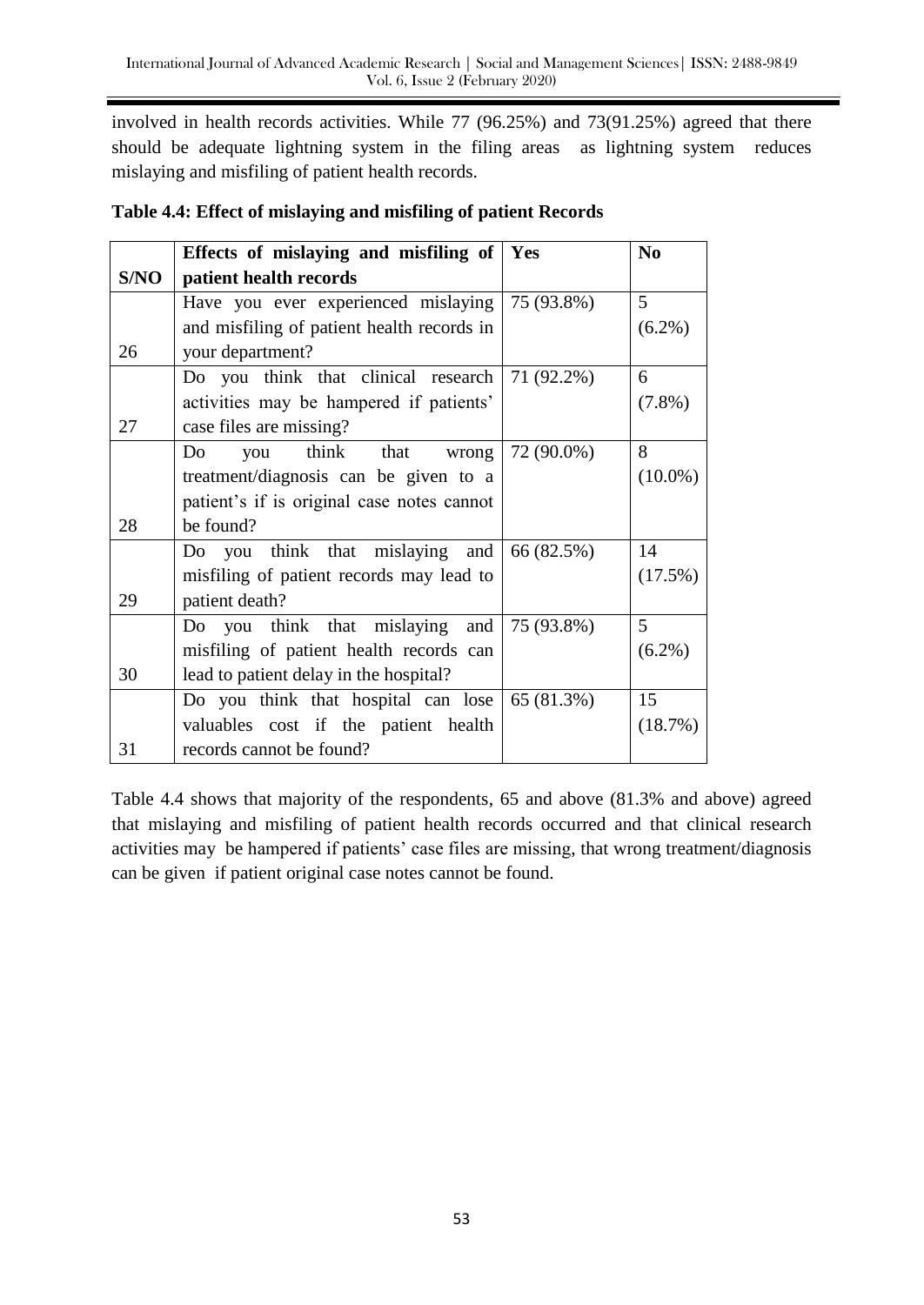|      | Solution to the problems<br>of       | <b>SA</b>    | $\mathbf{A}$ | N          | D            | <b>SD</b>    |
|------|--------------------------------------|--------------|--------------|------------|--------------|--------------|
|      | mislaying<br>and<br>misfiling<br>of  |              |              |            |              |              |
| S/NO | patient health records               |              |              |            |              |              |
|      | Sorting of case notes before being   | 54 (67.5%)   | 20           | 5          | $0(0\%)$     | 1(1.25)      |
|      | filed can reduce mislaying and       |              | $(25.0\%)$   | (6.25%)    |              |              |
| 32   | misfiling of patient health records  |              |              |            |              |              |
|      | Access to the filing area should be  | 50 (62.5%)   | 22           | $2(2.5\%)$ | 5            | $\mathbf{1}$ |
|      | restricted to only health records    |              | (27.5%)      |            | (6.25%)      | (1.25%)      |
|      | professional to reduce mislaying     |              |              |            |              |              |
| 33   | and misfiling of records?            |              |              |            |              |              |
|      | Transposition of number should be    | $36(45.0\%)$ | 38           | 3          | $2(2.5\%)$   | $\mathbf{1}$ |
|      | checked<br>when<br>searching<br>for  |              | $(47.5\%)$   | (3.75%)    |              | (1.25%)      |
| 34   | missed records                       |              |              |            |              |              |
|      | Introduction of shelves dividers     | 38 (47.5%)   | 32           | 5          | 5            | $0(0\%)$     |
|      | will reduce misfiling of health      |              | $(40.0\%)$   | (6.25%)    | (6.25%)      |              |
| 35   | records                              |              |              |            |              |              |
|      | Color coding of case notes can       | 41 (51.25%)  | 26           | 5          | $4(5.0\%)$   | $4(5.0\%)$   |
|      | reduce mislaying & misfiling of      |              | (32.5%)      | (6.25%)    |              |              |
| 36   | patient health records.              |              |              |            |              |              |
|      | Regular training of staff will       | 46 (57.5%)   | 32           | $0(0\%)$   | 1            | 1(1.25)      |
| 37   | reduce misfiling of records          |              | $(40.0\%)$   |            | (1.25%)      |              |
|      | Good tracer system will reduce       | 56 (70.0%)   | 21           | $0(0\%)$   | $\mathbf{1}$ | $2(2.5\%)$   |
|      | misfiling<br>mislaying<br>and<br>of  |              | (26.25%)     |            | (1.25%)      |              |
| 38   | patients' health records             |              |              |            |              |              |
|      | Computerization<br>of<br>patients'   | 54 (67.5%)   | 18           | $4(5.0\%)$ | $\mathbf{1}$ | 3(3.75)      |
|      | health records is a lasting solution |              | (22.5%)      |            | (1.25%)      |              |
| 39   | to missing patients' case files      |              |              |            |              |              |

# **Table 4.5: Solution to the problems of mislaying and misfiling of patients' health records**

Table 4.5 shows that majority of the respondents, 74 and above (92.5% and above) agreed that sorting of case notes before being filed, access to the filing area should be restricted to only health records professional, that transposition of number should be checked when searching for missed records, and that adequate use of tracer system, regular training of staff and lastly, computerization of patients' health records is a lasting solution to mislaying, misfiling and missing of patients' health records in the health care institutions.

# **Conclusion**

The result of the study revealed that mislaying and misfiling of patient health records will have negative effects on patients and hospitals as majority of respondents in the hospitals selected (NPH, Aro, Abeokuta and FMC, Idi-Aba, Abeokuta) attested to this fact and this has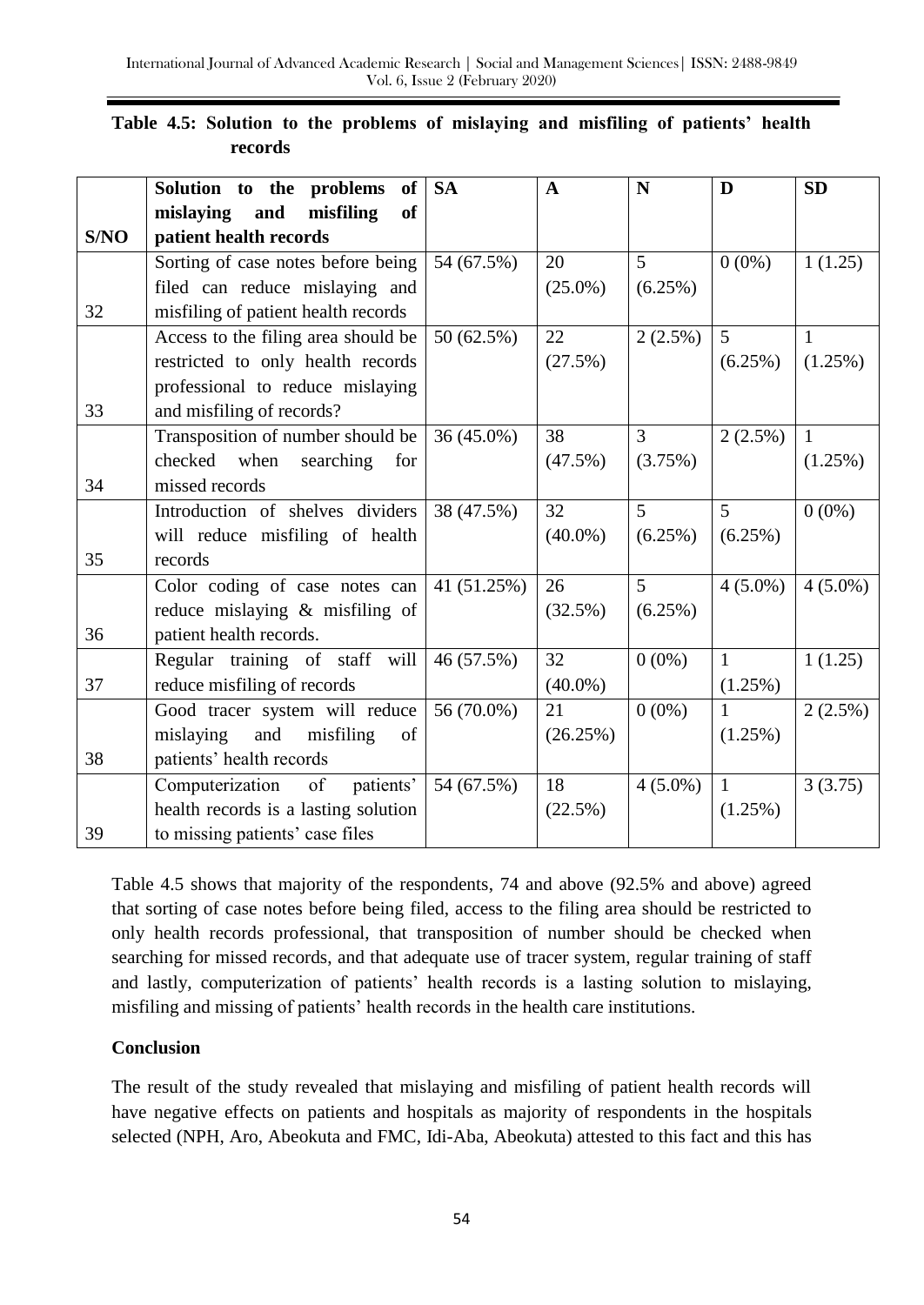clearly shown that the hospital can only be rated high in performance when there is prompt availability of patients health records in the clinic for continuity of patient care.

Moreover, high quality service delivery of any health institution can only be measured with prompt availability of patients' health records to the authorized and legitimate users.

The study has clearly shown that there was solution to the problems of mislaying and misfiling of patient health records in the health records' department of the two hospitals under review (NPH, Aro, Abeokuta and FMC, Idi-Aba, Abk).

It was further revealed that if all necessary qualified personnel and functional working tools are provided, then misfiling and mislaying of patient records would be eliminated or greatly reduced.

# **Recommendations**

In view of the significant and negative effects that mislaying and misfiling of patients health records have on patient and hospitals, the following recommendations are hereby made:

- 1. All health institutions should be mandated to employ qualified and trained Health Information Managers to man the department of Health Information Management so that their knowledge in management of patients' health records will assist in reducing mislaying and misfiling of patient health records.
- 2. The management of the hospitals should be informed of their responsibilities in providing space, adequate filing equipment and suitable filing environment for health records department because the above mentioned factors contribute to mislaying and misfiling of patients health records in health institutions.
- 3. Health Information Managers should maintain high level of decorum and concentration when filing patients' record in the health records library.
- 4. Good tracer system should be put in place by Health Records Officers in order to track the movements of patients' case notes in the hospital.
- 5. Patients' health records should be computerized to aid quick and timely retrieval of patients' information.